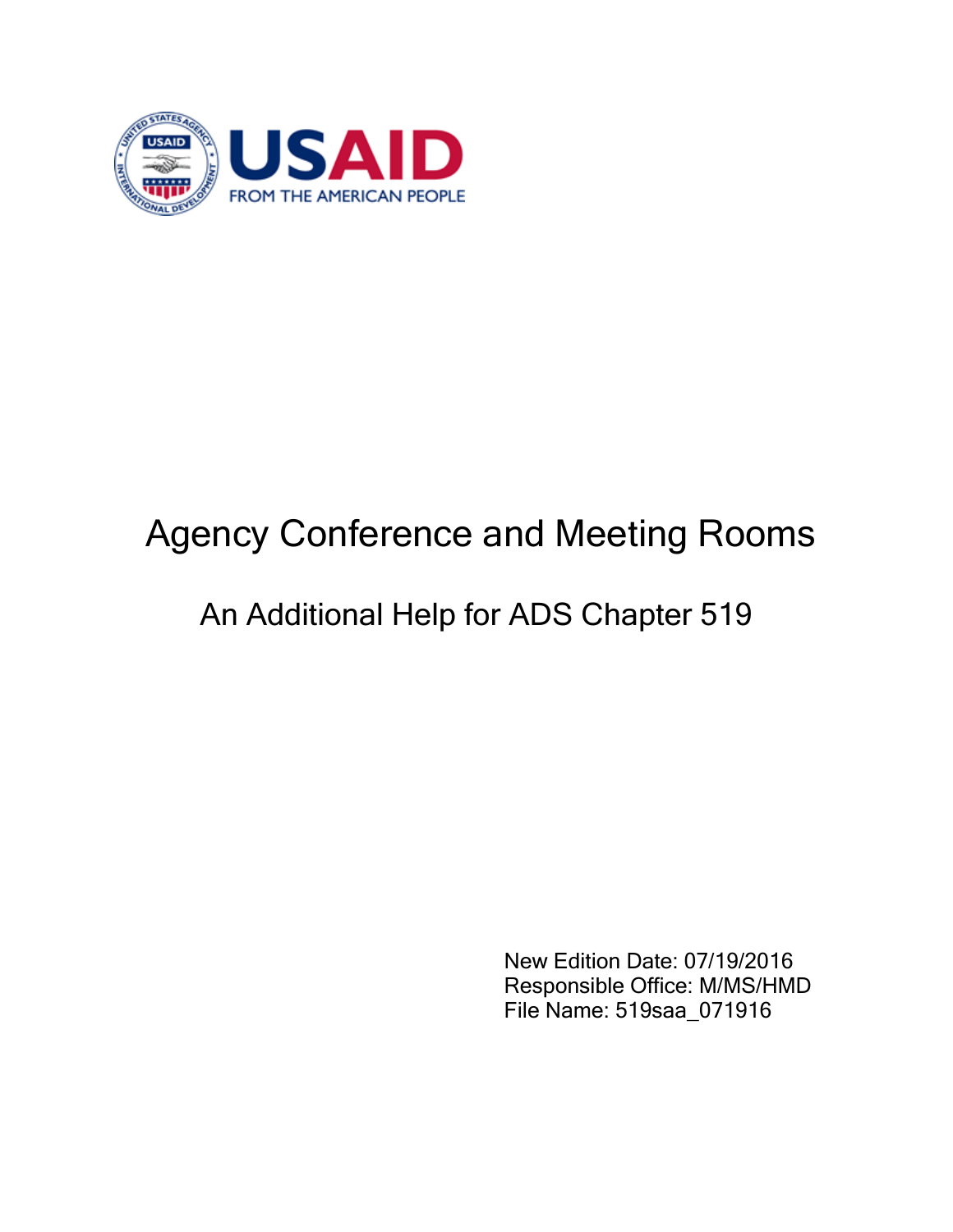| <b>Name of Room</b>                                                                            | <b>Room</b><br><b>Number</b>              | <b>Contact Person</b>                                         | <b>Contact Phone</b>                         |  |  |
|------------------------------------------------------------------------------------------------|-------------------------------------------|---------------------------------------------------------------|----------------------------------------------|--|--|
| <b>Ronald Reagan Building</b>                                                                  |                                           |                                                               |                                              |  |  |
| Management (M) Bureau<br>Conference Room                                                       | 6.8.083                                   | Latasha Harris<br>M front office staff                        | 202-712-4977<br>202-71 2-1200                |  |  |
| <b>Bureau for Food Security</b><br>(BFS) Conference Room                                       | 2.09 D/E                                  | Selinda Montgomery                                            | 202-712-1663                                 |  |  |
| General Counsel (GC)<br><b>Conference Rooms</b>                                                | 6.6.120LG<br>6.6.097 SM                   | <b>GC Main Line</b><br><b>Joy Burriss</b><br><b>Kim Minor</b> | 202-712-0900<br>202-712-5596<br>202-712-1646 |  |  |
| Point IV Conference Room                                                                       | 6.8A                                      | Donna Sediqui                                                 | 202-712-4207                                 |  |  |
| Legislative and Public<br>Affairs (LPA) Conference/<br>Team Rooms                              | 6.10.102                                  | <b>Sharon Cahill</b>                                          | 202-712-4223                                 |  |  |
|                                                                                                | $6.9-E$                                   | Cynthia Covington                                             | 202-712-1395                                 |  |  |
| Policy, Planning and<br>Learning (PPL) and LAB<br><b>Conference Rooms</b>                      | Mandela<br>Room<br>7.08-440/450           | <b>Matthew Kimmel</b><br>Annie Tulann                         | 202-712-5814<br>202-712-1915                 |  |  |
|                                                                                                | 7.08-460                                  | labams@usaid.gov                                              |                                              |  |  |
|                                                                                                | 7.09-100                                  | labams@usaid.gov                                              |                                              |  |  |
| M Bureau, Office of<br>Management Services,<br>(M/MS/HMD) Scheduled<br><b>Conference Rooms</b> | <b>B3.06M</b><br>$2.12 - 82A/B$<br>7.8C/D | lantha Jones<br>Linda Levine                                  | 202-712-5456<br>202-712-1762                 |  |  |
| Economic Growth,<br><b>Education and</b><br>Environment (E3)<br>Conference Room                | 3.877                                     | <b>Bethany White</b>                                          | 202-216-3307                                 |  |  |
| Middle East Conference<br>Room                                                                 | 4.9.006                                   | Maian Venable                                                 | 202-712-0300                                 |  |  |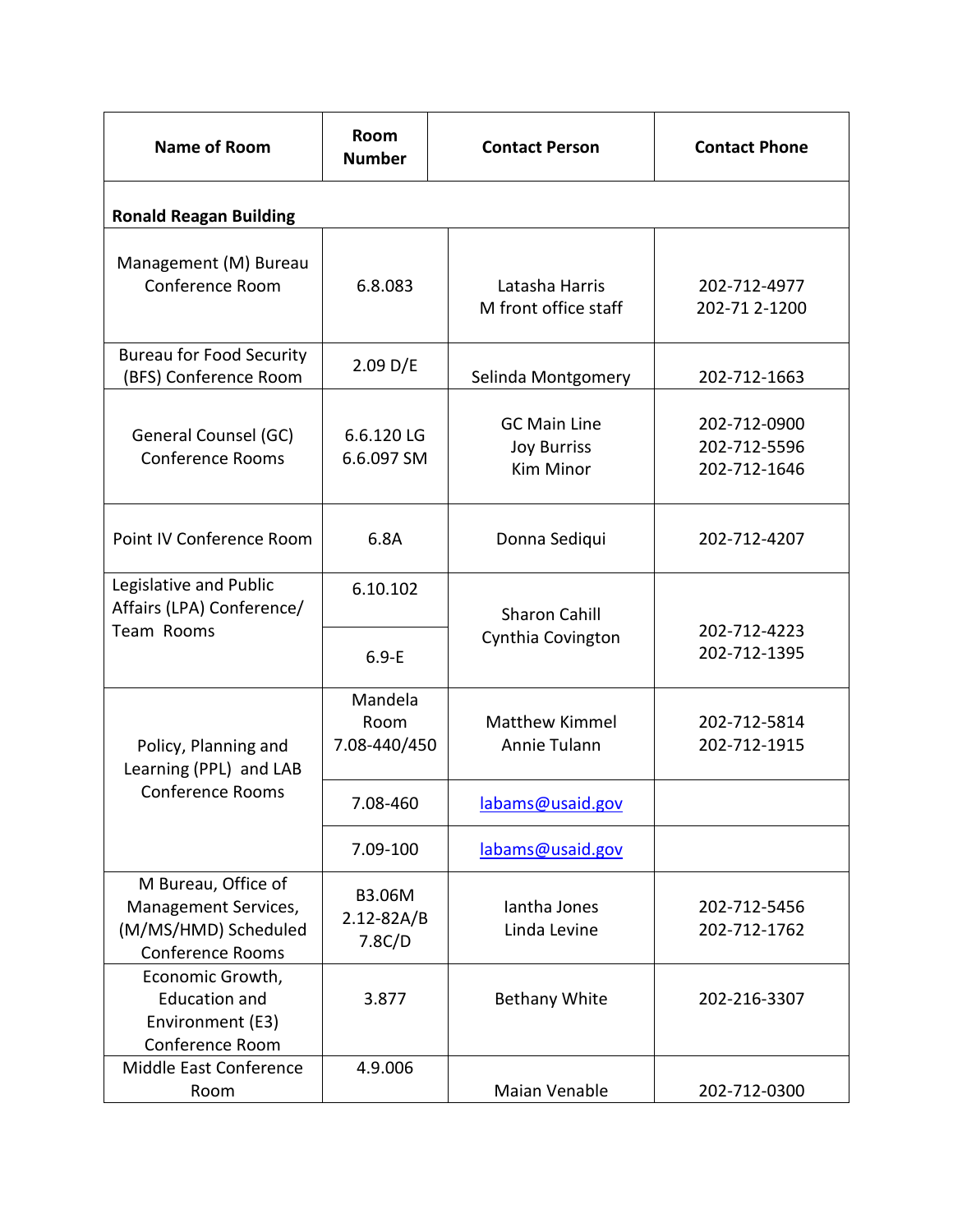| <b>Name of Room</b>                     | Room<br><b>Number</b> | <b>Contact Person</b>            | <b>Contact Phone</b>         |
|-----------------------------------------|-----------------------|----------------------------------|------------------------------|
| Middle East Team Room                   | 4.10.013              | <b>April Higgs</b>               | 202-712-1769                 |
| <b>USAID Library Conference</b><br>Room | Mezzanine<br>level    | Ashley Heiber<br>Nicole Bridge   | 202-712-1158<br>202-712-0354 |
| 2 Potomac Yard                          |                       |                                  |                              |
| 8 <sup>th</sup> Floor                   | $8 - 100$             |                                  | 703-666-5695                 |
|                                         | $8 - 103$             |                                  |                              |
|                                         | $8 - 101$             |                                  |                              |
|                                         | $8 - 201$             |                                  |                              |
|                                         | 10-100                |                                  |                              |
|                                         | 10-101                | Sean Hofmann                     |                              |
| $10^{th}$ Floor                         | 10-102                |                                  |                              |
|                                         | 10-203                |                                  |                              |
|                                         | 10-204                |                                  |                              |
|                                         | 10-205                |                                  |                              |
| 11 <sup>th</sup> Floor                  | 11-100                |                                  |                              |
|                                         | 11-110                |                                  |                              |
|                                         | 11-111                |                                  |                              |
|                                         | 11-119                |                                  |                              |
|                                         | 11-121                |                                  |                              |
|                                         | 11-204                |                                  |                              |
|                                         | 11-212                |                                  |                              |
|                                         | 11-216                |                                  |                              |
|                                         | 11-217                |                                  |                              |
| <b>SA-44</b>                            |                       |                                  |                              |
| 5 <sup>th</sup> Floor                   | $512-G$               | Deanna Armstrong<br>202-567-4705 |                              |
|                                         | 529-B                 |                                  |                              |
|                                         | 550-N                 |                                  |                              |
|                                         | 550Q                  |                                  |                              |
|                                         | 557                   |                                  |                              |
|                                         | 567-L                 |                                  |                              |

AV Equipment: To request Audio/Visual equipment for a meeting, call 2-1234 or send an email to the M/CIO-Help Desk with the date, time and equipment needed. Reservations for bureau conference rooms may be cancelled (bumped) to accommodate priority requirements of senior officials in the bureau.